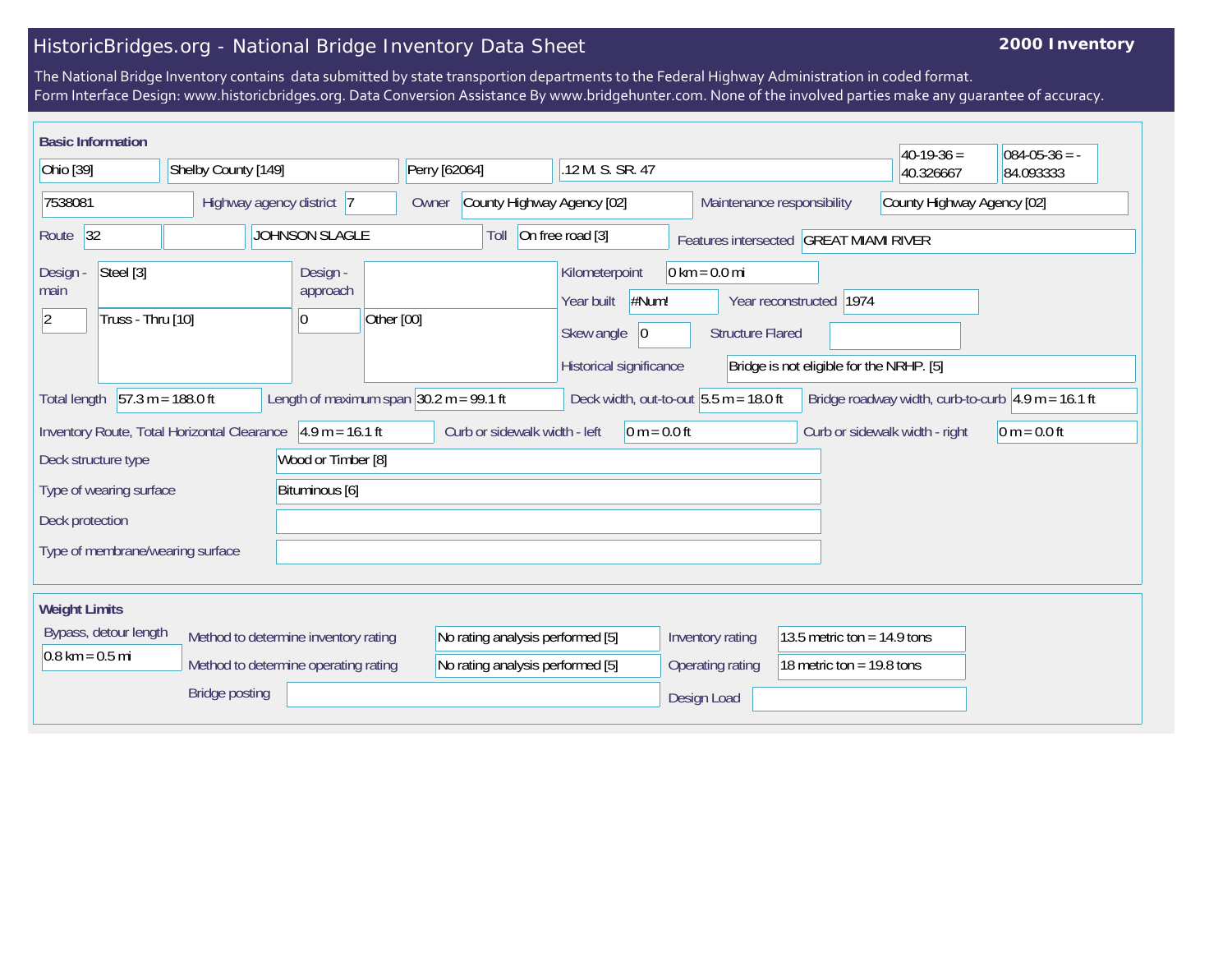| <b>Functional Details</b>                                                                                                                 |                                                                                         |  |  |  |  |  |  |  |  |  |
|-------------------------------------------------------------------------------------------------------------------------------------------|-----------------------------------------------------------------------------------------|--|--|--|--|--|--|--|--|--|
| 2015<br>250<br>Average daily truck traffi   0<br>Year   1951<br>337<br>Average Daily Traffic<br>%<br>Future average daily traffic<br>Year |                                                                                         |  |  |  |  |  |  |  |  |  |
| Road classification<br>Local (Rural) [09]                                                                                                 | Approach roadway width<br>$6.1 m = 20.0 ft$<br>Lanes on structure  1                    |  |  |  |  |  |  |  |  |  |
| Type of service on bridge Highway [1]                                                                                                     | Direction of traffic One lane bridge for 2 - way traffic [3]<br>Bridge median           |  |  |  |  |  |  |  |  |  |
| No parallel structure exists. [N]<br>Parallel structure designation                                                                       |                                                                                         |  |  |  |  |  |  |  |  |  |
| Waterway [5]<br>Type of service under bridge                                                                                              | 0 <br>Navigation control<br>Lanes under structure                                       |  |  |  |  |  |  |  |  |  |
| Navigation vertical clearanc<br>$0 = N/A$                                                                                                 | Navigation horizontal clearance $ 0 = N/A$                                              |  |  |  |  |  |  |  |  |  |
| Minimum vertical clearance over bridge roadway<br>99.99 m = $328.1$ ft<br>Minimum navigation vertical clearance, vertical lift bridge     |                                                                                         |  |  |  |  |  |  |  |  |  |
| Minimum lateral underclearance reference feature Feature not a highway or railroad [N]                                                    |                                                                                         |  |  |  |  |  |  |  |  |  |
| Minimum lateral underclearance on left $0 = N/A$<br>Minimum lateral underclearance on right $ 0 = N/A$                                    |                                                                                         |  |  |  |  |  |  |  |  |  |
| Minimum vertical underclearance reference feature Feature not a highway or railroad [N]<br>Minimum Vertical Underclearance $ 0 = N/A$     |                                                                                         |  |  |  |  |  |  |  |  |  |
| Appraisal ratings - underclearances N/A [N]                                                                                               |                                                                                         |  |  |  |  |  |  |  |  |  |
|                                                                                                                                           |                                                                                         |  |  |  |  |  |  |  |  |  |
| <b>Repair and Replacement Plans</b>                                                                                                       |                                                                                         |  |  |  |  |  |  |  |  |  |
| Type of work to be performed                                                                                                              | Work to be done by contract [1]<br>Work done by                                         |  |  |  |  |  |  |  |  |  |
| Replacement of bridge or other structure because<br>of substandard load carrying capacity or substantial                                  | Bridge improvement cost<br>\$268,000<br>\$27,000<br>Roadway improvement cost            |  |  |  |  |  |  |  |  |  |
| bridge roadway geometry. [31]                                                                                                             | $61 m = 200.1 ft$<br>Length of structure improvement<br>Total project cost<br>\$311,000 |  |  |  |  |  |  |  |  |  |
|                                                                                                                                           | Year of improvement cost estimate<br>1992                                               |  |  |  |  |  |  |  |  |  |
|                                                                                                                                           | Border bridge - state<br>Border bridge - percent responsibility of other state          |  |  |  |  |  |  |  |  |  |
|                                                                                                                                           | Border bridge - structure number                                                        |  |  |  |  |  |  |  |  |  |